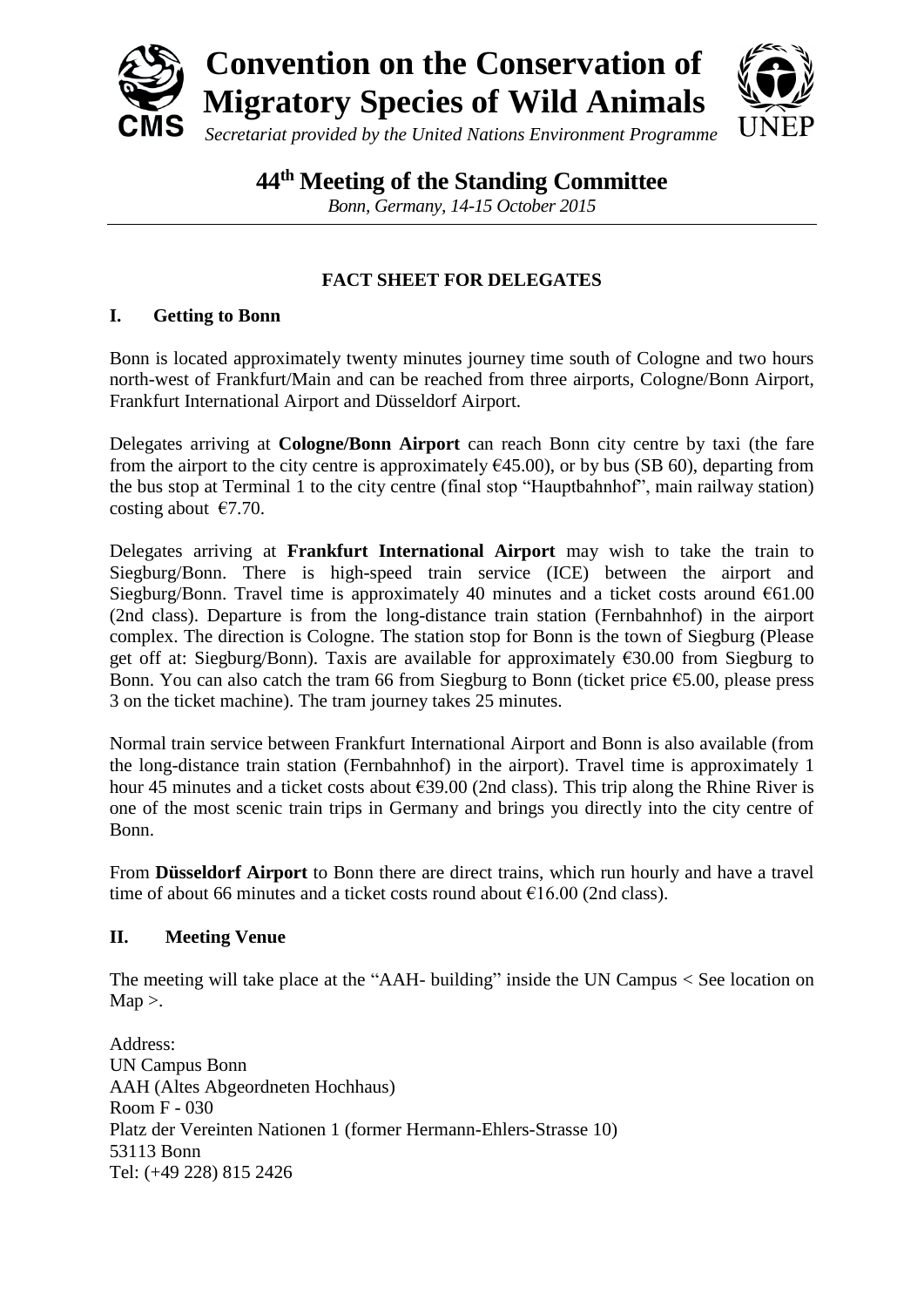#### Map showing the UNEP/CMS Secretariat:



# **How to get to the meeting venue:**

# **By tram (U-Bahn):**

From the main railway station (Hauptbahnhof) in the city centre: take tram 63 or 16 (direction Bad Godesberg) or tram 66 (direction Bad Honnef or Ramersdorf) to the stop "Heussallee/Museumsmeile".

From Bad Godesberg station (Bahnhof): take tram 63/16 (direction Hauptbahnhof) to the stop "Heussallee/Museumsmeile". < [Tram 63/Tram 16](http://www.vrsinfo.de/fileadmin/Dateien/minis/s_Linie_63_16.pdf) >.

Upon arrival at the stop Heussallee/Museumsmeile, exit the station by following the sign "UN Campus" and continue walking straight ahead for about 5 minutes till you see a large white building in front of a higher building being the **Langer Eugen** (UN building).

#### **By bus:**

From Bonn city centre (Hauptbahnhof) or Bad Godesberg city centre, take Bus 610 or 611 to the stop "Deutsche Welle".  $\leq$  [Bus 610](http://www.vrsinfo.de/fileadmin/Dateien/minis/b_Linie_610.pdf)  $\geq$   $\leq$  [Bus 611](http://www.vrsinfo.de/fileadmin/Dateien/minis/b_Linie_611.pdf)  $\geq$ . After getting off, continue walking down Heussallee for about 5 minutes till you see a large white building in front of a higher building being the **Langer Eugen** (UN building).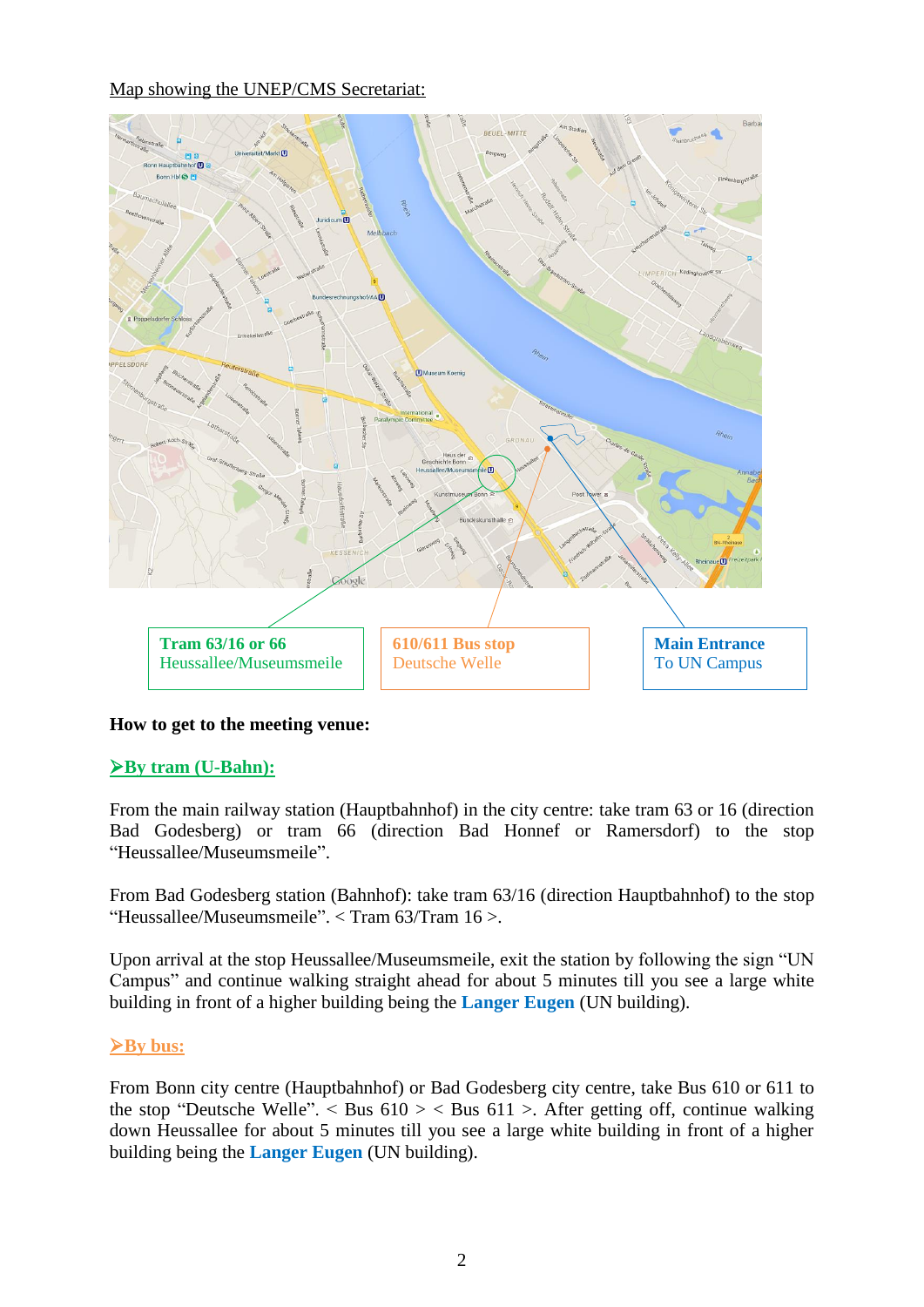Tram or bus tickets can be obtained from ticket machines in the stations or in the bus or tram itself. If you are travelling in and around Bonn, press the 1b button, one-way ticket (1 trip) costs  $\epsilon$ 2.80 and a multiple ticket (4 trips) costs  $\epsilon$ 10.40.

# **By taxi:**

The fare for a taxi ride to the Langer Eugen from Bonn city centre (Hauptbahnhof-Main station) is around  $\epsilon$ 10.00 and from Bad Godesberg city center about  $\epsilon$ 15.00. The central phone number for Bonn taxis is  $+49$  (0)228 555 555.

# **III. Registration**

Registration will start at 0800hrs on Wednesday 14 October 2015.

# **IV. Hotel accommodation**

### **1.** Hotel information for **funded delegates**:

The delegates will receive full DSA and are asked to make their own hotel reservations.

### **2.** Hotel rooms for **funded and non-funded delegates**:

The Secretariat has made block-bookings in different hotels in Bonn. The delegates will make their own reservation out of the block-booking by guaranteeing their reservation with their own credit card and paying directly to the hotel. Please use the code word **UNEP/CMS StC 44** to access the block-booking. Please be aware that as the world's largest candy fair is taking place at the same time in near-by Cologne, some of the hotels in Bonn are already booked out for this period. It is advisable to make use of the room blockings or try to book the preferred hotel as soon as possible. Kindly inform yourself in regards to the cancellation conditions as at the time of fairs they might be at 100% for all days booked.

Here are the hotel addresses and their websites, with more information:

#### **2.1. Hotel zum Löwen**

Von-Groote-Platz 1 53173 Bonn Tel: (+49 228) 528890 E-mail: empfang@hotel-zum-loewen-bonn.de Website:<http://www.hotel-zum-loewen-bonn.de/loeweenglisch/>

Rate: €95.00 per night/incl. breakfast 5 rooms will be held as a block-booking for delegates until: 07.09.2015 The rooms are available from 12-16 of October 2015.

The hotel is conveniently located in the charming villa quarter in the heart of Bad Godesberg, in immediate proximity to all public transportation.

To reach the venue, walk to the "Bad Godesberg station" and follow the tram instructions above.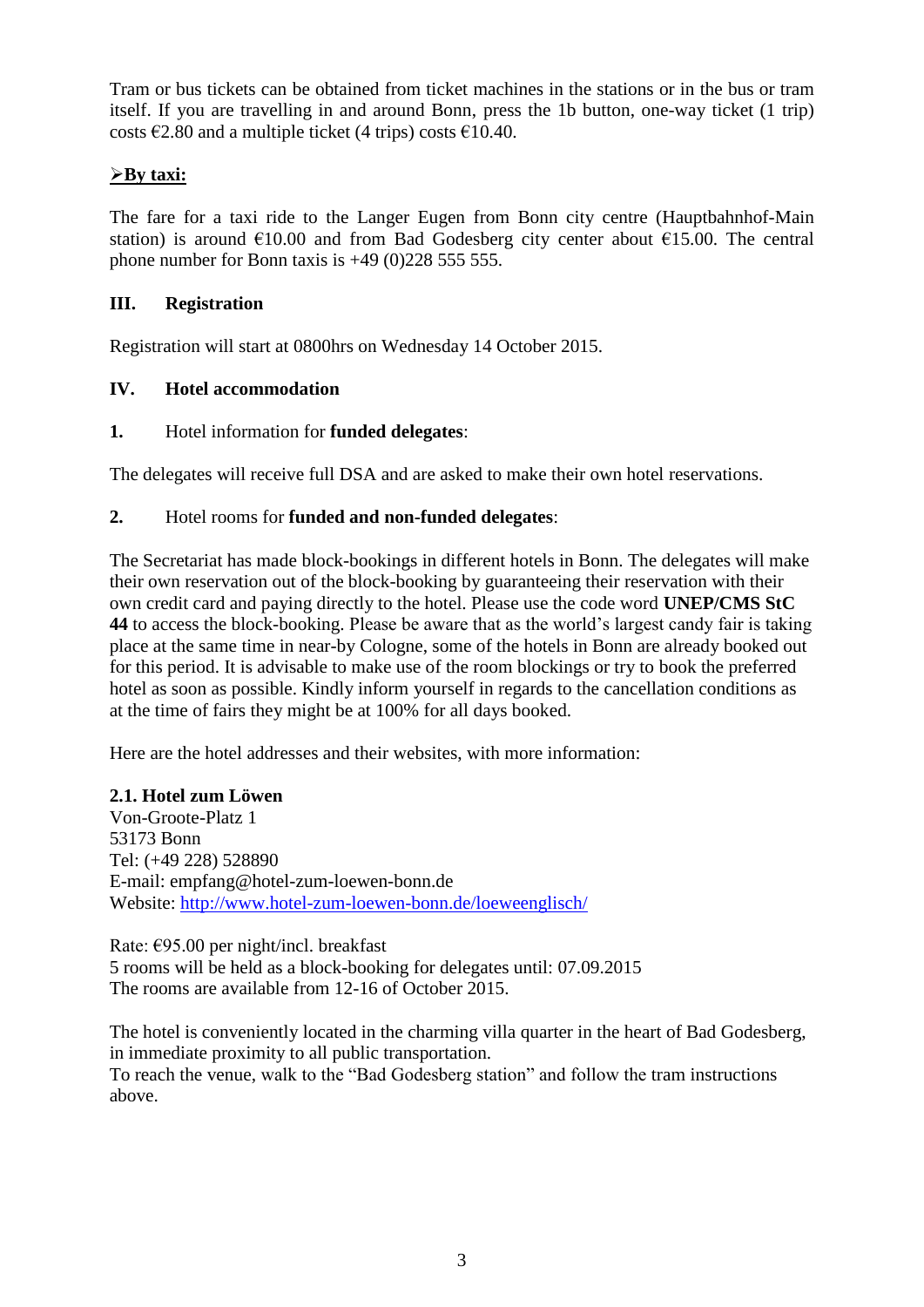**2.2. Hotel Eden** Am Kurpark 5a 53177 Bonn Tel: (+49 228) 957270 Website: [http://www.eden-godesberg.de](http://www.eden-godesberg.de/)

Rate:  $\epsilon$ 70 single room per night incl. breakfast 10 rooms will be held as a block-booking for delegates until: 31.08.2015 The rooms are available from 12-16 of October 2015. Kindly contact the hotel in advance if you arrive after 6PM. Guests arriving after 10PM will receive an access code to access the building after prior arrangements have been made.

The Hotel Eden – Am Kurpark is located right in the centre of the pedestrian district of Bonn-Bad Godesberg.

### **2.3. Hotel Consul**

Oxfordstrasse 12-16 53111 Bonn Tel: (+49 228) 72920 E-mail: hotel@consul-bonn.de Website:<http://www.consul-bonn.de/welcome.php>

Rate: €89 per night/incl. breakfast 10 rooms will be held as a block-booking for delegates until: 22.09.2015 The rooms are available from 13-16 of October 2015.

Hotel Consul is situated in the centre of Bonn, very close to Beethoven`s birthplace, the central market square and the old town hall.

#### **2.4. BONNOX Boardinghouse and Hotel**

In der Raste 5-7 53129 Bonn Tel: (+49 228) 92667808 E-mail: rezeption@bonnox.de Website:<http://www.bonnox.de/en/>

Rates: €86 per night/incl. breakfast 15 rooms will be held as a block-booking for delegates until: 16.09.2015 The rooms are available from 12-16 of October 2015.

An 8-minute walk from Dt. Telekom Ollenhauerstraße Metro Station, this hotel in Bonn offers self-catered apartments.

#### **2.5. Hotel Eden am Hofgarten**

Am Hofgarten 6 53113 Bonn Tel: (+49 228) 289710 E-mail: reservierung@eden-bonn.de Website: <http://www.eden-bonn.de/index.php/en/home-eden-am-hofgarten.html>

Rates: €90 per night/incl. breakfast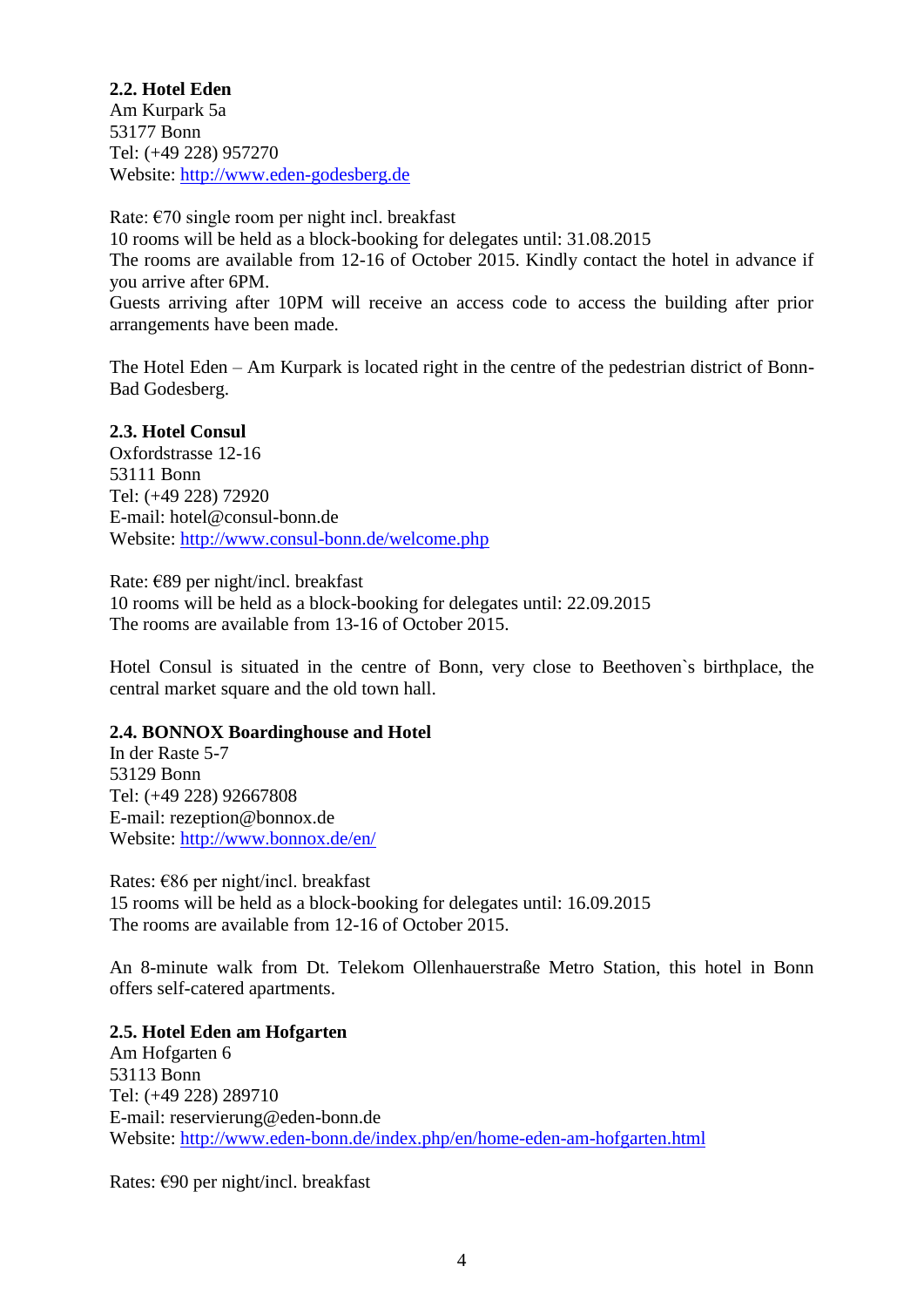5 rooms will be held as a block-booking for delegates until: 11.09.2015 The rooms are available from 13-16 of October 2015.

The hotel is located centrally in the heart of Bonn and directly across from the courtyard of the University of Bonn.

#### **3.** Leisure Tax:

The city of Bonn charges an overnight stay tax of 5% on the room accommodation rate from 01.07.2015 onwards for leisure travel, which needs to be paid by the guests to the hotel. This tax is NOT INLCUDED in the hotel rates and needs to be paid additionally in the hotel.

**Business travelers are EXEMPTED from this tax when showing an adequate verification that they are in Bonn for business purposes! The Secretariat will provide the delegates with personalized invitation letters to avoid payment of this tax.**

### **V. Weather**

The month of October is characterized by rapidly falling daily high temperatures, with daily highs decreasing from 18°C to 13°C over the course of the month, exceeding 22°C or dropping below 9°C only one day in ten. Do not forget to bring your umbrella and a jacket since it can be cool and wet.

### **VI. Currency**

Germany's currency is the Euro ( $\epsilon$ ). As of 1 July 2015, the exchange rate was  $\epsilon$ 0.91 for 1 USD. Credit cards are accepted in hotels and in most restaurants in Bonn, but not in many shops.

#### **VII. Visas**

Upon request, an official letter of invitation will be sent to participants. This can be attached to the German visa application. Visas can be obtained from your nearest German embassy or consulate. Addresses can be downloaded from the website of the: < [German Foreign Office](http://www.auswaertiges-amt.de/EN/EinreiseUndAufenthalt/Visabestimmungen_node.html) >. If you have any difficulties obtaining a visa, please contact the Secretariat: [cms.secretariat@cms.int.](mailto:cms.secretariat@cms.int)

#### **VIII. Working language of the meeting**

The meeting will be conducted in English, French and Spanish, with interpretation during plenary sessions.

#### **IX. Identification badges**

All delegates will receive an identification badge to access the venue. You are requested to wear this badge during your stay at UN Campus.

#### **X. Time zone**

Germany is in the Central European Time zone. GMT +1 hour